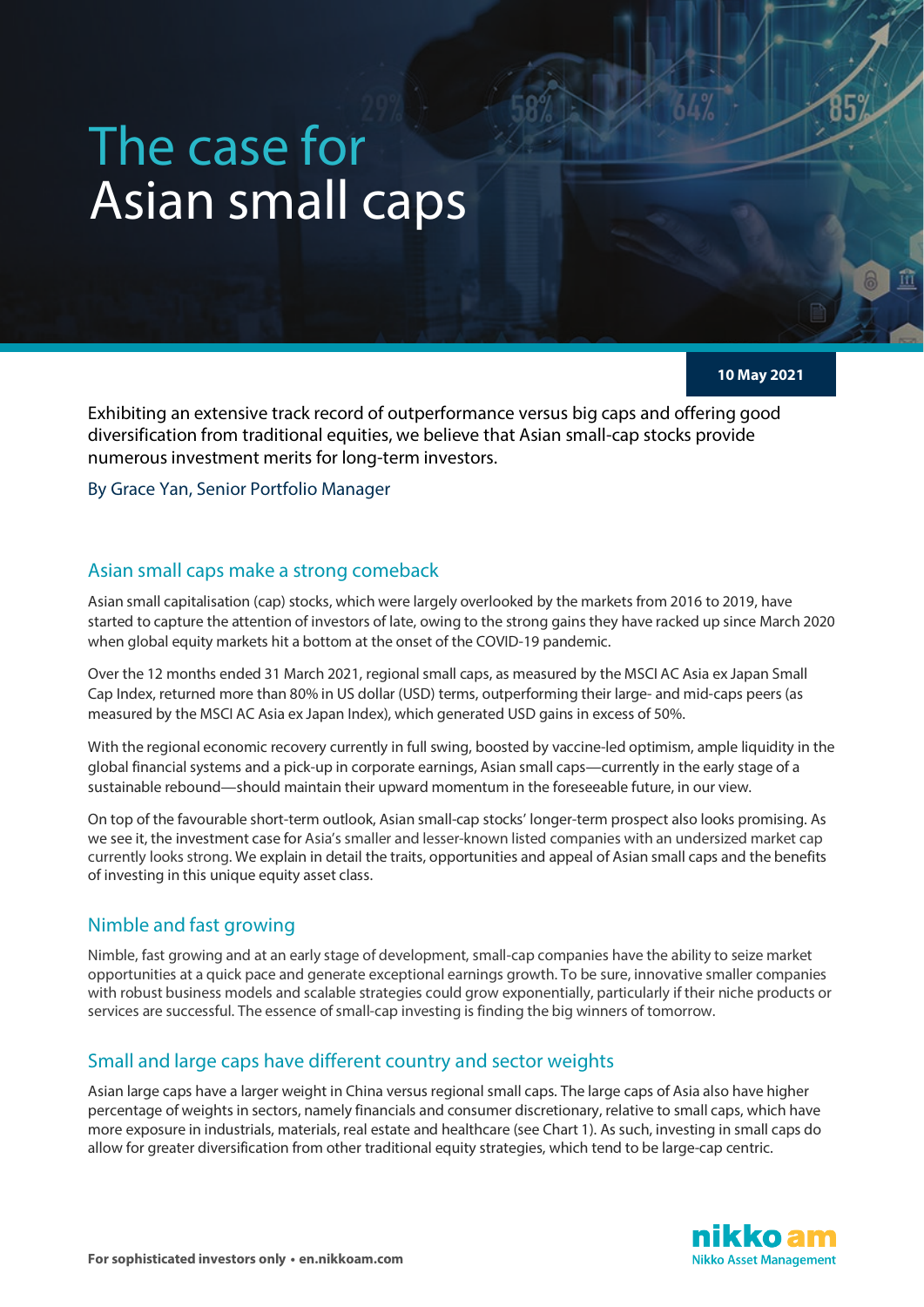

#### **Chart 1: Country and sector weights of Asia small caps\* and large caps\***

Source: MSCI, 28 February 2021

\*Asian small-cap stocks in the above chart are represented by the MSCI Asia ex Japan Small Cap Index, while regional big-cap stocks are denoted by the MSCI Asia ex Japan Index.

# A long track record of outperformance

Over the past two decades, Asian small caps (as measured by the MSCI Asia ex Japan Small Cap Index) have outperformed their bigger-cap counterparts (as measured by the MSCI Asia ex Japan Index) 64% of the time. In addition, regional small caps have significantly outpaced Asian large caps during distinct periods, especially phases of recovery after a major market selloff, such as in 2001, 2009 and the first quarter of 2021 (see Chart 2).

The 20-year track record of outperformance of Asian small cap versus large caps certainly gives comfort to longterm investors that having some exposure to stocks of regional smaller companies could enhance the overall returns of their equity portfolios over the long run.





MSCI Asia ex Japan Index MSCI Asia ex Japan Small Cap Index

Source: Bloomberg, 31 March 2021

\*Asian small-cap stocks in the above chart are represented by the MSCI Asia ex Japan Small Cap Index, while regional big-cap stocks are denoted by the MSCI Asia ex Japan Index, all of which are quoted in US dollars. Returns are based on historical prices. Past performance is not necessarily indicative of future performance.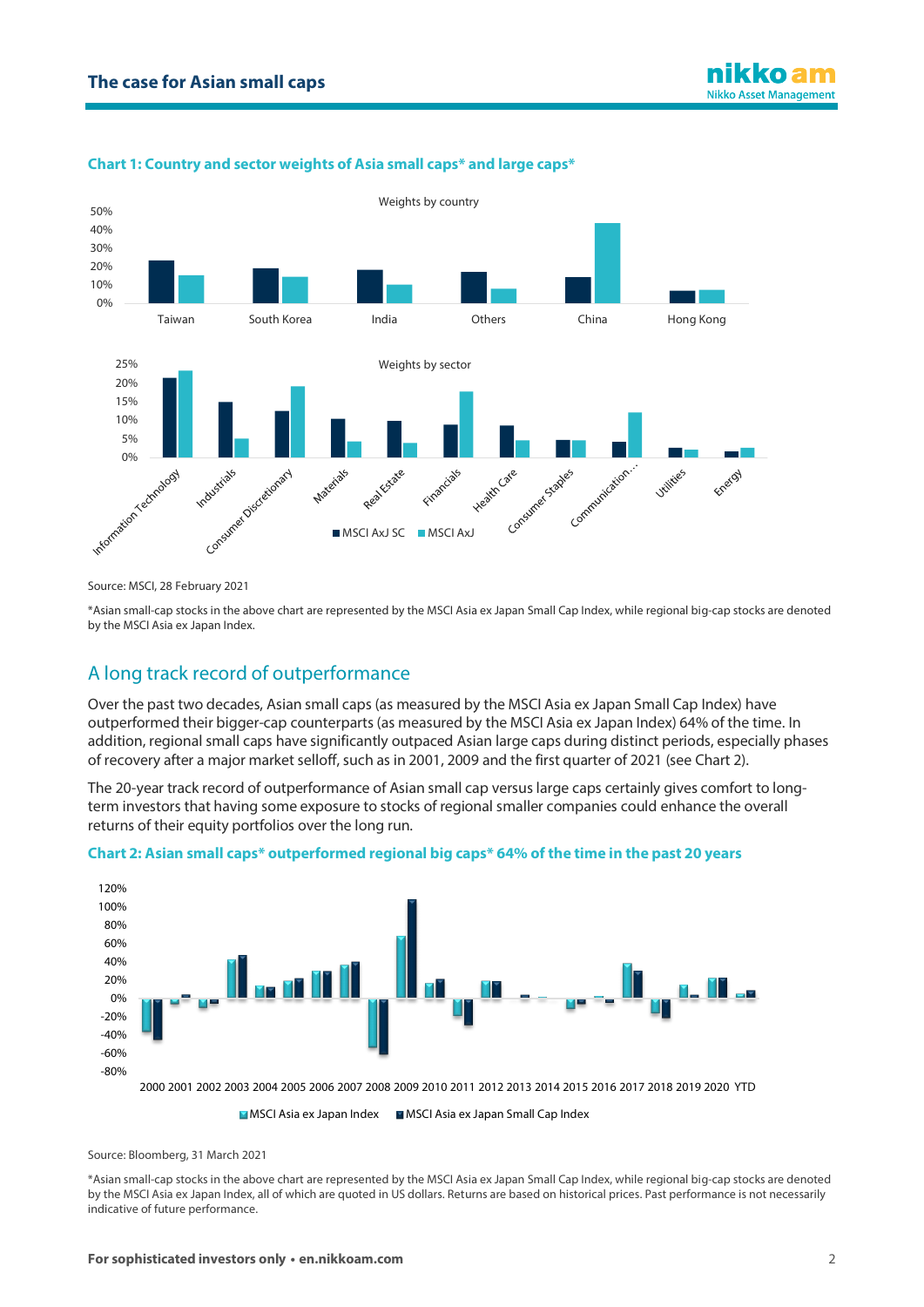# Regional small caps have ample liquidity

Small caps tend to have thinner trading volumes as compared with their big-cap counterparts; but that doesn't imply that all Asian small caps are illiquid. Small-cap stocks that are listed in the North Asian markets, such as China, South Korea and Taiwan, generally have ample liquidity, as measured by the average daily value (ADV) of trades (see the Chart 3). For instance, the ADV of equity trades in China averages USD 25 million a day, while that of South Korea exceeds USD 20 million each day.

Another key point pertaining to liquidity is that the bulk of stocks in the Asian small-cap universe comes from China, South Korea and Taiwan—three of the most liquid Asian equity markets for small caps. The fact that the liquid markets of North Asia is home to more than half of all Asian small-cap stocks in the universe (see Chart 4) debunks the myth that most regional small caps are illiquid.

#### **Chart 3: Small-cap ADV by country**



Source: Bloomberg, 31 March 2021

Data set is based on our small-cap investable universe: USD 200 million to USD 5 billion in terms of market cap, 3-month ADV > USD 1 million

#### **Chart 4: Percentage of stocks per marketin the Asian small-cap universe**



Breakdown of the number of stocks in the universe

Data set is based on our small-cap investable universe: USD 200 million to USD 5 billion in terms of market cap, 3-month ADV > USD 1 million

Source: Bloomberg, 31 March 2021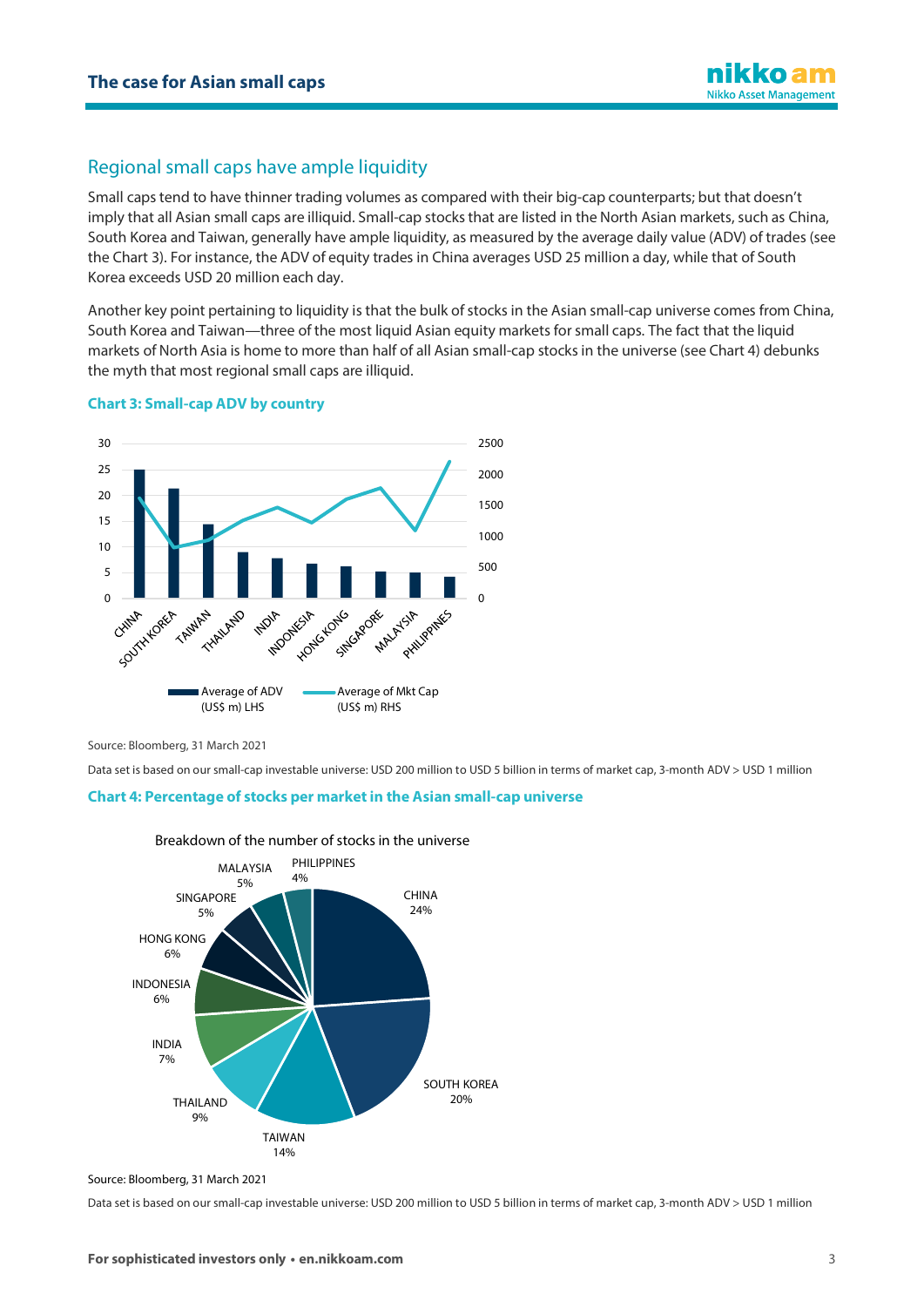## Access to a larger opportunity set

The large number of Asian small-cap companies, many of which are relatively unknown to investors, represents potentially overlooked opportunities. At the outset, there are over 2,000 regional small-cap stocks with a market cap of less than USD 1 billion and more than 1,000 counters with a market cap of between USD 1-3 billion to choose from versus a universe of less than 500 big-cap stocks with a market cap of between USD 5-10 billion (see Chart 5).

#### **Chart 5: Number of companies by market-cap band (USD)**



Source: Bloomberg, 31 March 2021

Data set is based on our small-cap investable universe: USD 200 million to USD 5 billion in terms of market cap, 3-month ADV > USD 1 million

Likewise, there are more small-cap benchmark stocks in the region than benchmark stocks in the big- and mid-cap category. To illustrate, there are more than 1,400 stocks in the MSCI Asia ex-Japan small-cap universe as compared with 1,182 stocks (as at 31 March 2021) that are constituents of the MSCI Asia ex Japan Index, which captures largeand mid-cap representation in the Asia ex-Japan equity markets.

All things considered, the large opportunity set in the Asian small-cap universe offers active investors a wider scope to select stocks from the bottom up and sniff out the potential small-cap winners and avoid the losers.

# Lack of coverage of small caps gives opportunities to capture alpha and unearth gems

Investing in Asian small caps truly encapsulates the essence of active equity investing, in which stock selection adds value and drives alpha in this under-researched equity space (alpha is generally defined as returns in excess of a benchmark's performance). We believe that there is a lot of price inefficiency in the Asian small-cap market, where stock prices do not accurately reflect their true value.

Indeed, more than half of all Asian small-cap stocks in the investable universe are not covered by any sell-side equity analysts (or analysts from brokerages) and only 31% of them have coverage from sell-side analysts numbering one to five (see Chart 6). In contrast, a typical Asian large-cap stock is covered by at least 10 sell-side analysts.

In our view, the limited sell-side coverage of regional small caps offers opportunities for active investors to capture alpha and unearth "hidden gems" due to the mispricing in the Asian small-cap equity market, where there is a large information gap to exploit.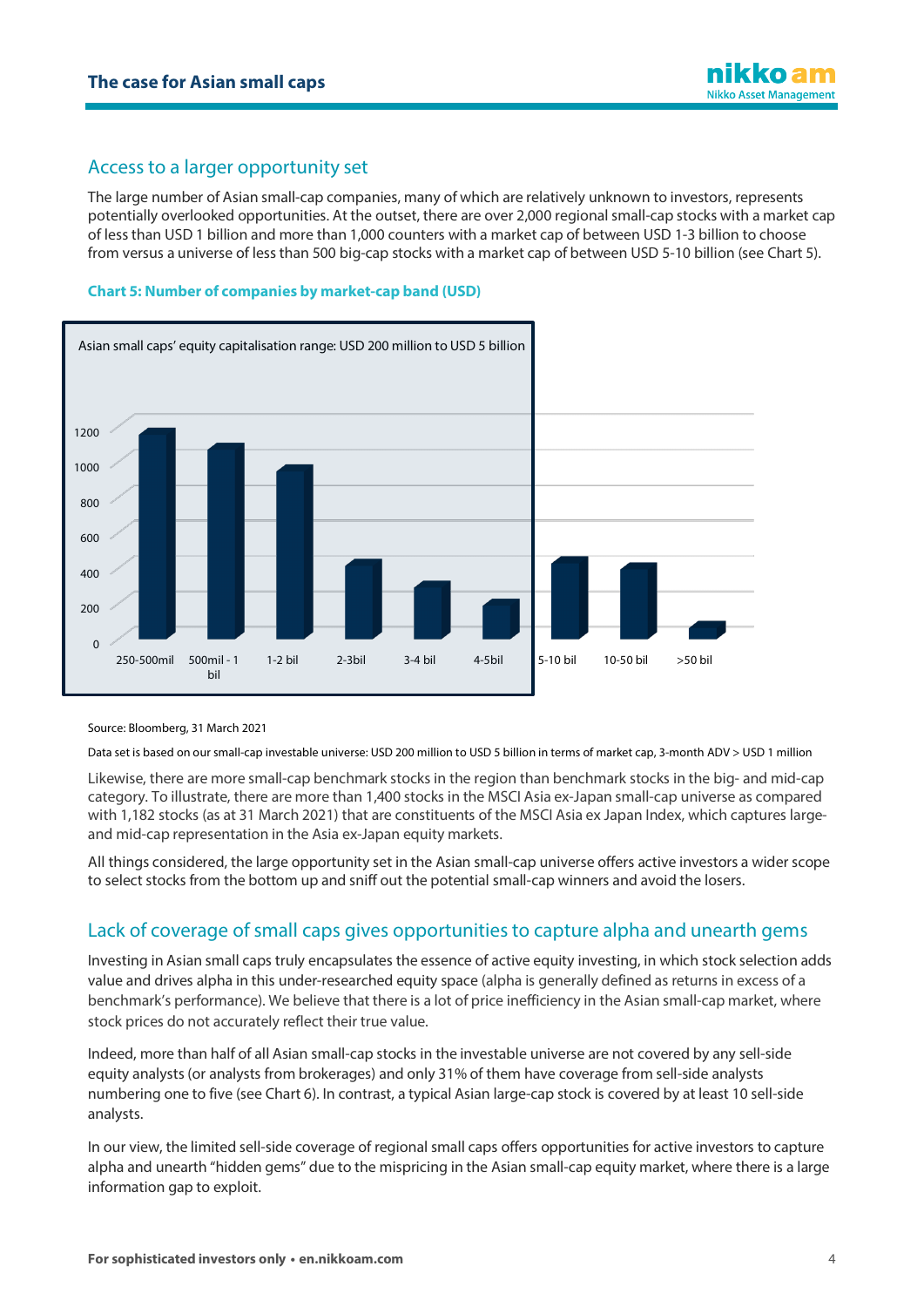#### **Chart 6: Small- and large-caps' sell-side coverage (denoted by the number of analysts)**



Source: Bloomberg, 31 March 2021

Data set is based on our small-cap investable universe: USD 200 million to USD 5 billion in terms of market cap, 3-month ADV > USD 1 million. Large caps are defined as those with a market cap of more than USD 5 billion.

### Backed by strong and committed shareholder base

Small- and mid-cap companies generally have higher family and management ownership (see Chart 7), representing more "skin in the game" or higher vested interest of the owners, which share an aligned goal towards success with minority shareholders. Family and management ownership, akin to higher insider ownership, are stakeholders who tend to be more committed to their owned companies than hired CEOs, managers and executives, all of whom have relatively less "skin the in game".



#### **Chart 7: Insider stakes of small- and mid-caps vs large caps**

Source: Bloomberg, FactSet & JP Morgan, 31 March 2021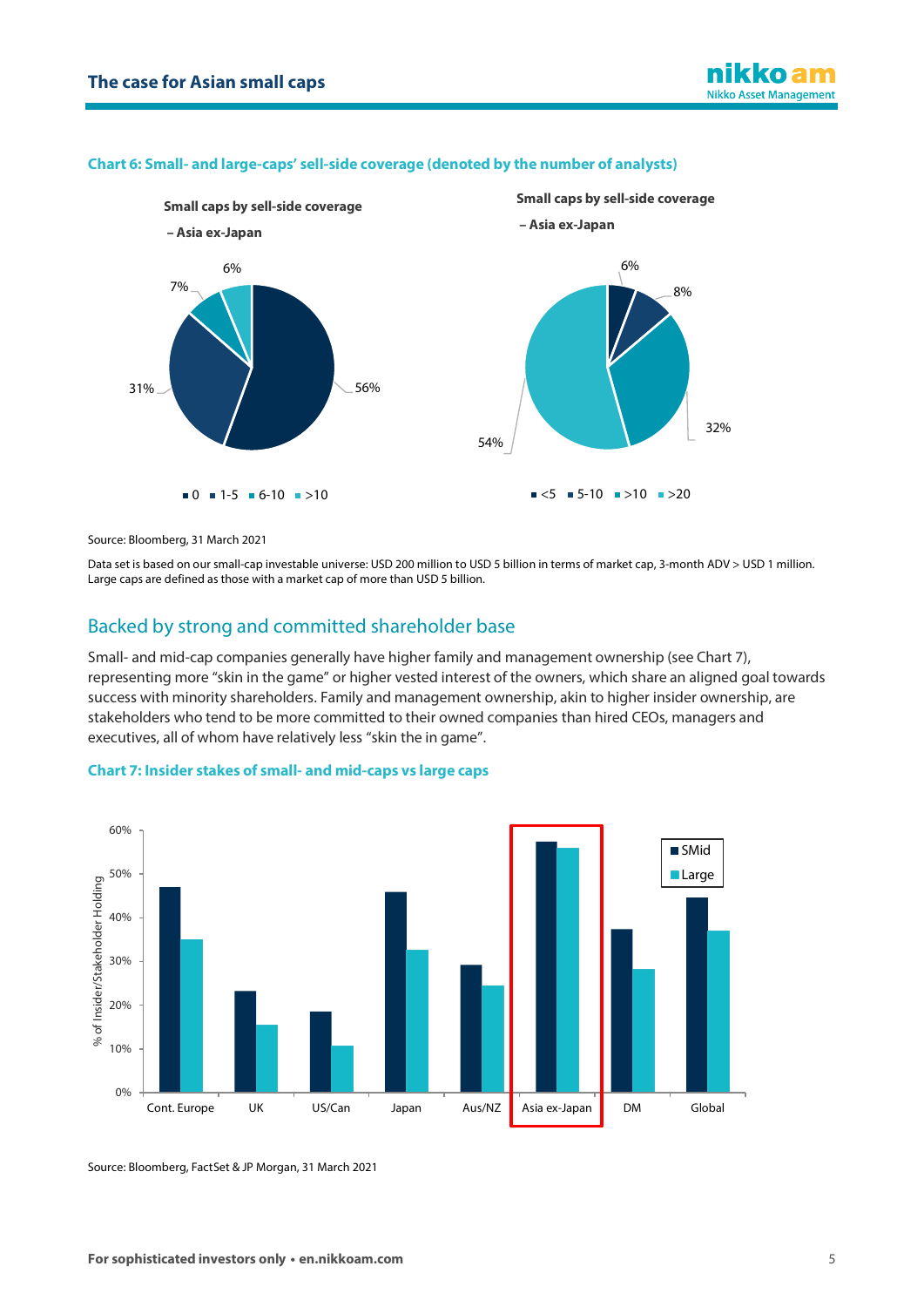nikko am **Nikko Asset Management** 

Having a strong, committed and entrepreneurial management team could be the driving factor of success for many of the smaller companies, which tend to be more financially constrained and more vulnerable to product failures, dramatic slowdown in sales or a surge in the cost of capital as compared to bigger companies.

## **Summary**

We see a strong investment case for Asian small caps, which have different country and sector weights relative to their bigger-cap peers; a long track record of outperformance; and ample level of liquidity. The large number of small caps in the region and their under-research nature also give investors a wider scope to select stocks from the bottom up and sniff out hidden gems and capture excess returns.

Nimble, fast growing and at an early stage of development, small-cap companies have the ability to seize market opportunities at a quick pace, generate exceptional earnings growth and grow capital faster than their big-cap counterparts. That's why investing in Asian small-cap stocks remains a potentially lucrative proposition for longterm investors, in our view.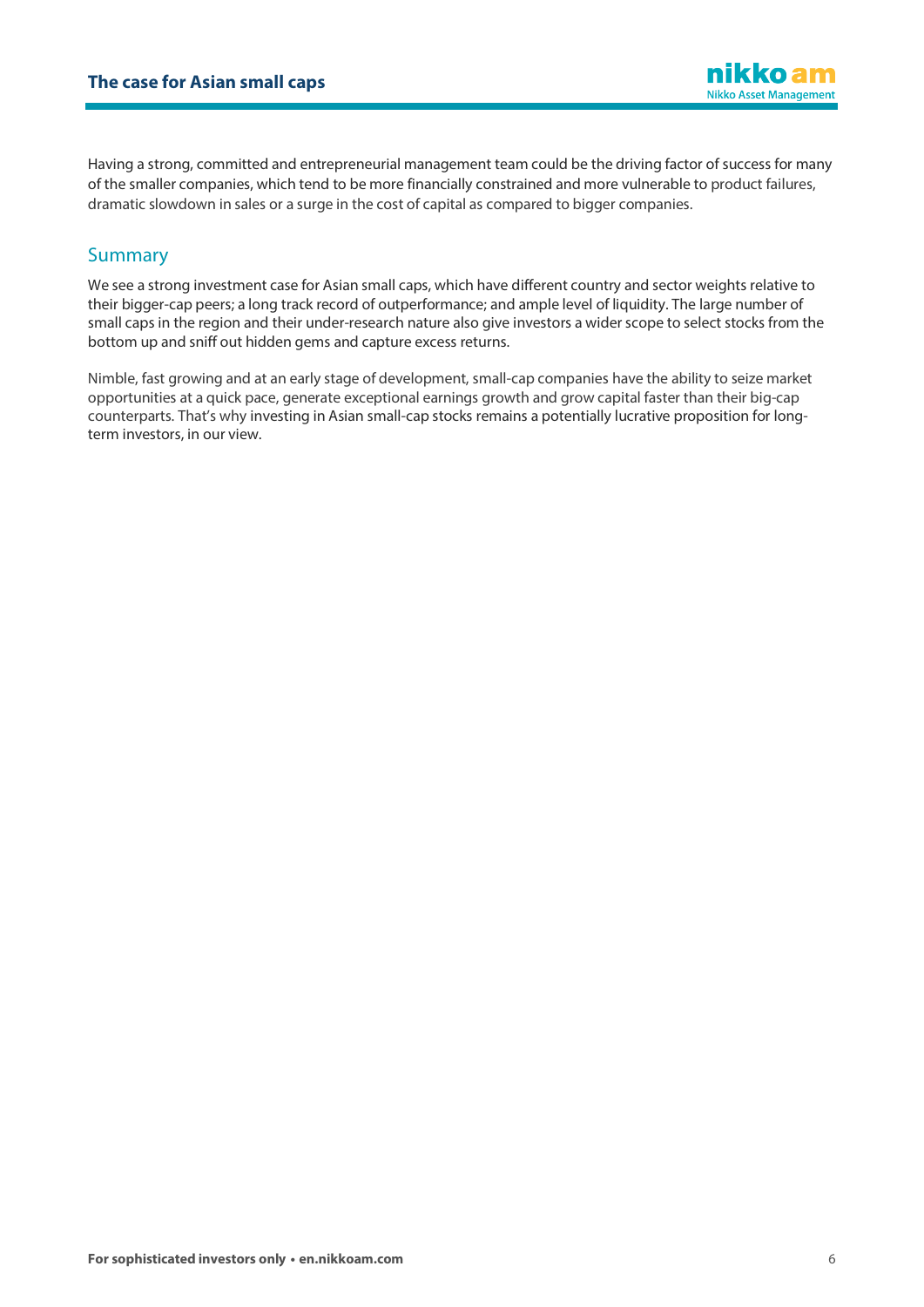**Important information:** This document is prepared by Nikko Asset Management Co., Ltd. and/or its affiliates (Nikko AM) and is for distribution only under such circumstances as may be permitted by applicable laws. This document does not constitute personal investment advice or a personal recommendation and it does not consider in any way the objectives, financial situation or needs of any recipients. All recipients are recommended to consult with their independent tax, financial and legal advisers prior to any investment.

This document is for information purposes only and is not intended to be an offer, or a solicitation of an offer, to buy or sell any investments or participate in any trading strategy. Moreover, the information in this document will not affect Nikko AM's investment strategy in any way. The information and opinions in this document have been derived from or reached from sources believed in good faith to be reliable but have not been independently verified. Nikko AM makes no guarantee, representation or warranty, express or implied, and accepts no responsibility or liability for the accuracy or completeness of this document. No reliance should be placed on any assumptions, forecasts, projections, estimates or prospects contained within this document. This document should not be regarded by recipients as a substitute for the exercise of their own judgment. Opinions stated in this document may change without notice.

In any investment, past performance is neither an indication nor guarantee of future performance and a loss of capital may occur. Estimates of future performance are based on assumptions that may not be realised. Investors should be able to withstand the loss of any principal investment. The mention of individual securities, sectors, regions or countries within this document does not imply a recommendation to buy or sell.

Nikko AM accepts no liability whatsoever for any loss or damage of any kind arising out of the use of all or any part of this document, provided that nothing herein excludes or restricts any liability of Nikko AM under applicable regulatory rules or requirements.

All information contained in this document is solely for the attention and use of the intended recipients. Any use beyond that intended by Nikko AM is strictly prohibited.

**Japan:** The information contained in this document pertaining specifically to the investment products is not directed at persons in Japan nor is it intended for distribution to persons in Japan. Registration Number: Director of the Kanto Local Finance Bureau (Financial Instruments firms) No. 368 Member Associations: The Investment Trusts Association, Japan/Japan Investment Advisers Association.

**United Kingdom and rest of Europe:** This document is communicated by Nikko Asset Management Europe Ltd, which is authorised and regulated in the United Kingdom by the Financial Conduct Authority (the FCA) (FRN 122084). This document constitutes a financial promotion for the purposes of the Financial Services and Markets Act 2000 (as amended) (FSMA) and the rules of the FCA in the United Kingdom, and is directed at professional clients as defined in the FCA Handbook of Rules and Guidance.

**United States:** This document may not be duplicated, quoted, discussed or otherwise shared without prior consent. Any offering or distribution of a Fund in the United States may only be conducted via a licensed and registered broker-dealer or a duly qualified entity. Nikko Asset Management Americas, Inc. is a United States Registered Investment Adviser.

**Singapore:** This document is for information to institutional investors as defined in the Securities and Futures Act (Chapter 289), and intermediaries only. Nikko Asset Management Asia Limited (Co. Reg. No. 198202562H) is regulated by the Monetary Authority of Singapore. **Hong Kong:** This document is for information to professional investors as defined in the Securities and Futures Ordinance, and intermediaries only. The contents of this document have not been reviewed by the Securities and Futures Commission or any regulatory authority in Hong Kong. Nikko Asset Management Hong Kong Limited is a licensed corporation in Hong Kong.

**New Zealand:** This document is issued in New Zealand by Nikko Asset Management New Zealand Limited (Company No. 606057, FSP22562). It is for the use of wholesale clients, researchers, licensed financial advisers and their authorised representatives only.

**Kingdom of Bahrain:** The document has not been approved by the Central Bank of Bahrain which takes no responsibility for its contents. No offer to the public to purchase the Strategy will be made in the Kingdom of Bahrain and this document is intended to be read by the addressee only and must not be passed to, issued to, or shown to the public generally.

**Kuwait:** This document is not for general circulation to the public in Kuwait. The Strategy has not been licensed for offering in Kuwait by the Kuwaiti Capital Markets Authority or any other relevant Kuwaiti government agency. The offering of the Strategy in Kuwait on the basis a private placement or public offering is, therefore, restricted in accordance with Decree Law No. 7 of 2010 and the bylaws thereto (as amended). No private or public offering of the Strategy is being made in Kuwait, and no agreement relating to the sale of the Strategy will be concluded in Kuwait. No marketing or solicitation or inducement activities are being used to offer or market the Strategy in Kuwait.

**Kingdom of Saudi Arabia:** This document is communicated by Nikko Asset Management Europe Ltd (Nikko AME), which is authorised and regulated by the Financial Services and Markets Act 2000 (as amended) (FSMA) and the rules of the Financial Conduct Authority (the FCA) in the United Kingdom (the FCA Rules). This document should not be reproduced, redistributed, or sent directly or indirectly to any other party or published in full or in part for any purpose whatsoever without a prior written permission from Nikko AME.

This document does not constitute investment advice or a personal recommendation and does not consider in any way the suitability or appropriateness of the subject matter for the individual circumstances of any recipient. In providing a person with this document, Nikko AME is not treating that person as a client for the purposes of the FCA Rules other than those relating to financial promotion and that person will not therefore benefit from any protections that would be available to such clients.

Nikko AME and its associates and/or its or their officers, directors or employees may have or have had positions or material interests, may at any time make purchases and/or sales as principal or agent, may provide or have provided corporate finance services to issuers or may provide or have provided significant advice or investment services in any investments referred to in this document or in related investments. Relevant confidential information, if any, known within any company in the Nikko AM group or Sumitomo Mitsui Trust Holdings group and not available to Nikko AME because of regulations or internal procedure is not reflected in this document. The investments mentioned in this document may not be eligible for sale in some states or countries, and they may not be suitable for all types of investors.

**Oman:** The information contained in this document nether constitutes a public offer of securities in the Sultanate of Oman as contemplated by the Commercial companies law of Oman (Royal decree 4/74) or the Capital Markets Law of Oman (Royal Decree80/98, nor does it constitute an offer to sell, or the solicitation of any offer to buy non-Omani securities in the Sultanate of Oman as contemplated by Article 139 of the Executive Regulations to the Capital Market law (issued by Decision No. 1/2009). This document is not intended to lead to the conclusion of any contract of whatsoever nature within the territory of the Sultanate of Oman.

Qatar (excluding QFC): The Strategies are only being offered to a limited number of investors who are willing and able to conduct an independent investigation of the risks involved in an investment in such Strategies. The document does not constitute an offer to the public and should not be reproduced, redistributed, or sent directly or indirectly to any other party or published in full or in part for any purpose whatsoever without a prior written permission from Nikko Asset Management Europe Ltd (Nikko AME). No transaction will be concluded in your jurisdiction and any inquiries regarding the Strategies should be made to Nikko AME.